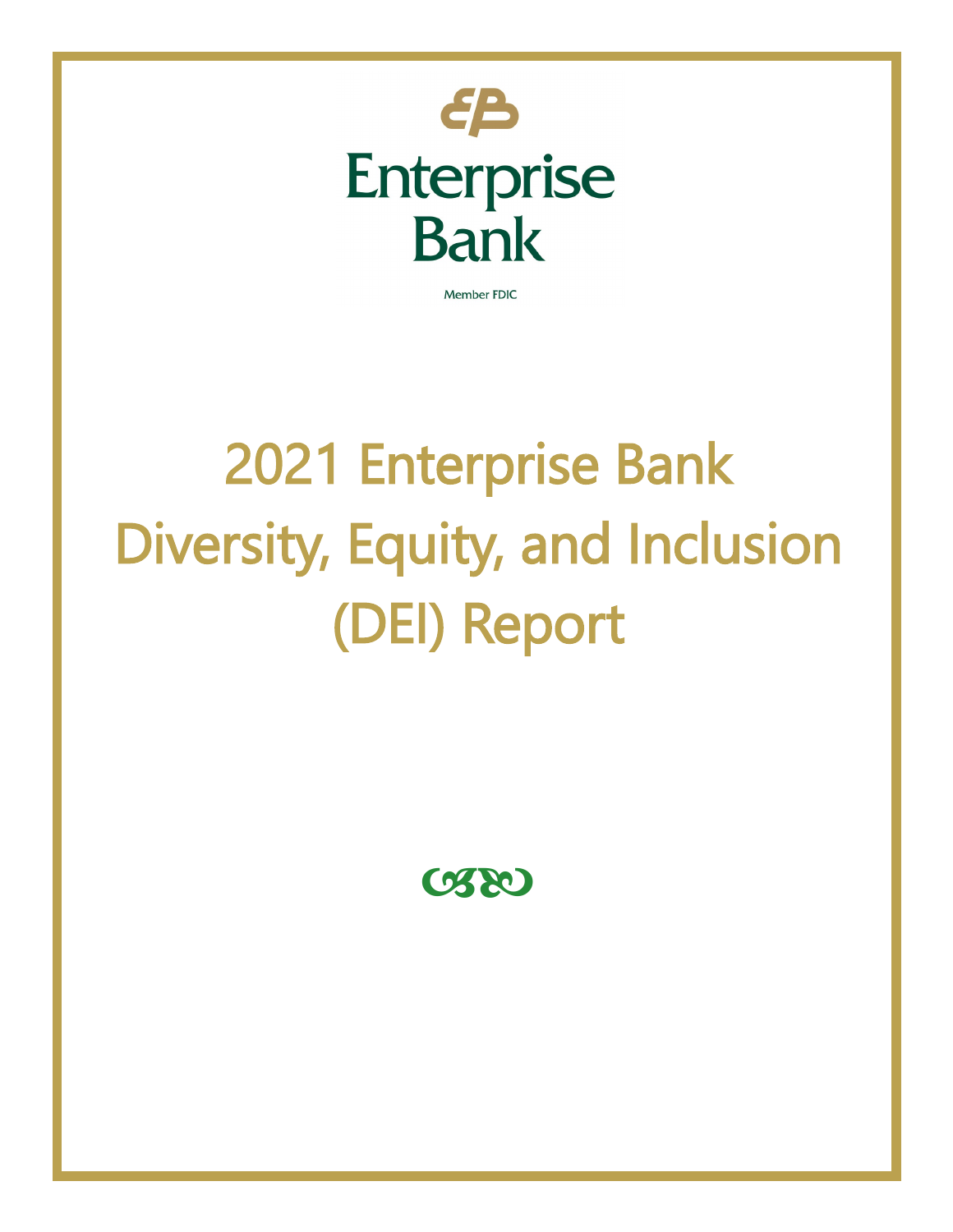#### DEI Value Statement



At Enterprise Bank, people and relationships come first. We encourage and foster a culture of diversity, equity, and inclusion, where everyone feels valued and respected. We are committed to a caring workplace that recognizes the importance of making a meaningful, positive difference in the lives of our team members, customers, and communities.

Please [click here](https://www.enterprisebanking.com/inclusion) to view our Inclusion website for more information. To learn about Enterprise Bank's history and Core Values [click here.](https://www.enterprisebanking.com/about-enterprise/our-story)

#### CEO Statement

Our commitment to diversity, equity, and inclusion (DEI) within our Enterprise and also within our communities and towards our customers is the responsibility of EVERY Enterprise Bank team member. I also personally feel that this commitment, and the shared conviction and intention that we all need to work together to create positive change and overcome our country's history of injustice starts with me and our board of directors.

We have always strived for an environment where every team member is treated with respect, lives free of discrimination, and feels that they can bring their whole selves to our Enterprise. Every Enterprise team member helps to drive a culture of inclusion. This is well summarized in our DEI value statement which is stated above.

I want to thank our Inclusion Council members and the drivers of our Employee Resource Groups for establishing such a strong foundation for our ongoing and future commitment to diversity, equity, and inclusion. As you will see herein, these members and teams created many DEI accomplishments and progress in 2021. But we have much more to do. In particular as we move forward in 2022, we will be creating and solidifying much more accountable actions and goals, including for example better defining financial and other commitments directed towards supporting affordable housing, supporting and lending to businesses owned by people of color, and creating job opportunities for people of color. I ask that all Enterprise Bankers join me towards progress and change.

There is much more that I could say but I will close by thanking everyone for all that you have done to foster Enterprise Bank as a top place to work. And thank you again to our Inclusion Council and Employee Resource Groups for all that you did in 2021 and for accelerating our journey. Like all that we do, we can do much more and I look forward to next year's annual report where I promise you that we will share much more tangible progress and commitments.

Jack & Ch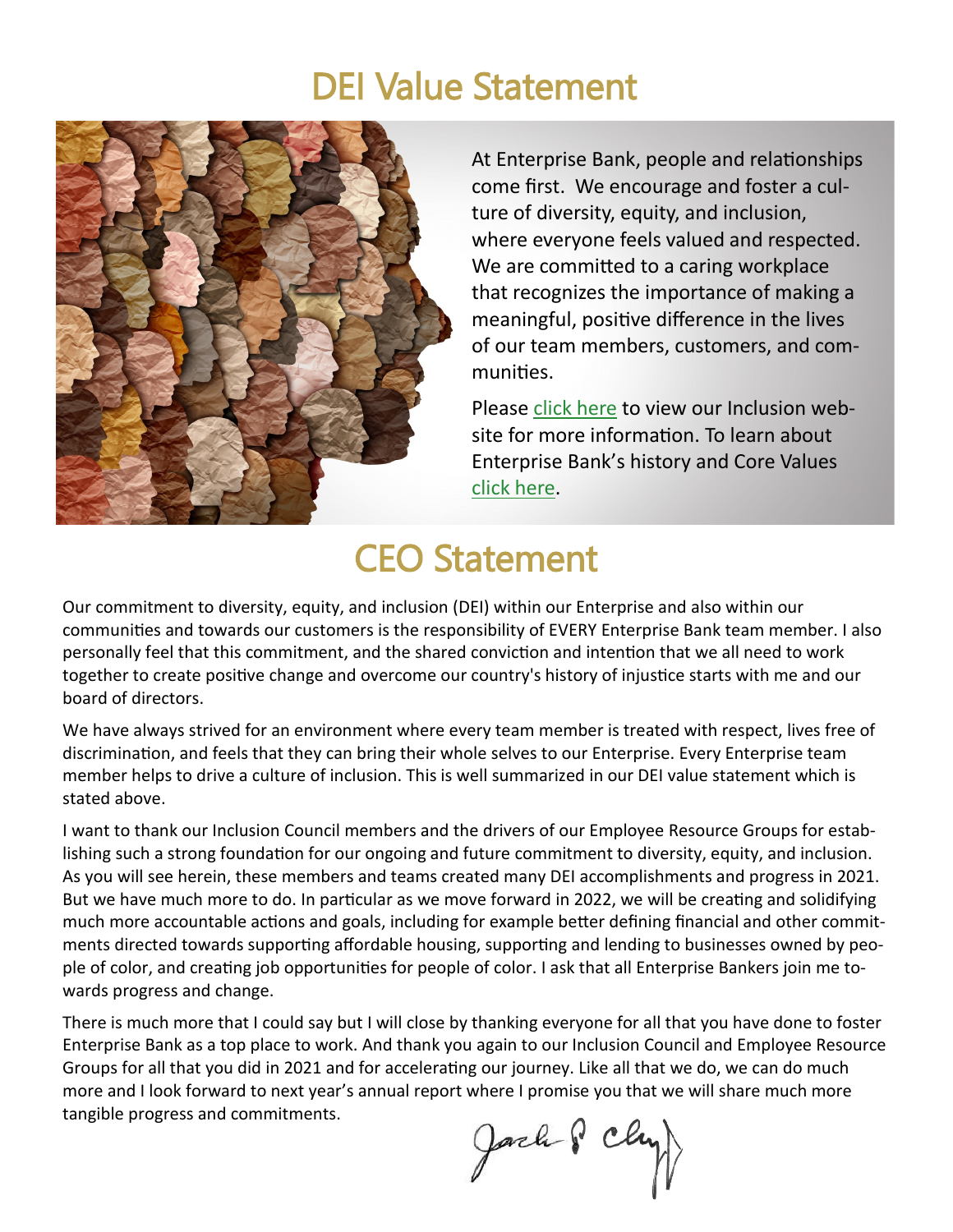# 2021 DEI Accomplishments

| <b>Event and Date</b>                                                                                    | <b>Description</b>                                                                                                                                                                                                                                                                                                                                                                                                                                                                                                                                                                                                           |  |  |  |  |  |
|----------------------------------------------------------------------------------------------------------|------------------------------------------------------------------------------------------------------------------------------------------------------------------------------------------------------------------------------------------------------------------------------------------------------------------------------------------------------------------------------------------------------------------------------------------------------------------------------------------------------------------------------------------------------------------------------------------------------------------------------|--|--|--|--|--|
| January 27<br><b>Banking Career</b><br><b>Exploration and</b><br><b>Financial Education</b><br>Workshops | This date marks the first of 34 sessions in 2021 on Banking Career Exploration<br>and Financial Education workshops for students, clients, and audiences of the<br>Greater Lowell Technical High School, International Institute of New England,<br>Lowell High School via Elevate New England, and Manchester Ink Link. We<br>thank all the co-facilitators and speakers for volunteering their time and energy<br>to present these sessions!                                                                                                                                                                               |  |  |  |  |  |
| February 11<br><b>Black History Month</b><br>Panel                                                       | The Multicultural Alliance invited local community leaders Bobby Tugbiyele and<br>Isa Woldeguiorguis as guest speakers for a Black History Month panel. Mona<br>Tyree and former EB team member Timna Nwokeji did a great job<br>co-moderating the discussion!                                                                                                                                                                                                                                                                                                                                                               |  |  |  |  |  |
| March 11<br>Creating & Managing a<br>Respectful Workplace                                                | This was one of four sessions we offered throughout the year for new<br>supervisors and managers, as well as for those who were interested in getting a<br>refresher on the topic. HR Business Partners alternated joining the virtual<br>workshops as guest speakers.                                                                                                                                                                                                                                                                                                                                                       |  |  |  |  |  |
| March 11<br>Health & Wellness of<br>our BIPOC Leaders<br>Series: Women of Color                          | Enterprise Bank partnered with the Lowell Community Health Center's REACH<br>LoWell program and area partners in this community conversation series. This<br>first session featured Isa Woldeguiorguis as a moderator for a robust discussion<br>with community leaders Cathy Mercado, Esther Nganga, Maria Aybar, Vanna<br>Howard, and Wendell Tavuyanago.                                                                                                                                                                                                                                                                  |  |  |  |  |  |
| March 17<br>Microaggressions De-<br>coded: A Conversation                                                | The Inclusion Council training team organized the first Microaggressions<br>Decoded: A Conversation for our team members, after which three more<br>sessions were scheduled for the rest of the year with alternating co-facilitators<br>Kim Larsen, Kira Morehouse and Sophy Theam.                                                                                                                                                                                                                                                                                                                                         |  |  |  |  |  |
| March 25<br><b>Women's History</b><br>Month Panel                                                        | The Inclusion Council organized a Women's Panel consisting of three of the<br>bank's Board of Directors: Dr. Carole Cowan, Carol Reid, and Anita Worden who<br>shared their experiences in their personal and professional lives. Thank you to<br>Jamie Gabriel and Marlene Hoyt for co-moderating!                                                                                                                                                                                                                                                                                                                          |  |  |  |  |  |
| March 25<br>Open Forum in Support<br>of Each Other                                                       | After the murders of Ahmaud Arbery, George Floyd, Breonna Taylor, Daunte<br>Wright and so many other Black community members and then the Asian hate<br>crimes and murders that took place in 2020 and 2021, we offered an open<br>space and time for our team members to listen, share their experiences, and<br>feelings about the injustices that have been happening. Many of these<br>incidences were impacting many of our team members and families and friends<br>in ways that we may not understand or comprehend ourselves. Co-moderated<br>by Elliot Hoan and Sophy Theam and attended by nearly 50 team members. |  |  |  |  |  |
| April 8<br>The Series on Racial<br>Equity & Inclusion<br>Panel: D&I in the<br>Workplace                  | This candid panel-led conversation with community leaders demonstrated how<br>their organizations have embraced diversity and inclusion in the workplace.<br>Moderated by: Christa Brown, Founder & Executive Director, Free Soil Arts<br>Collective; and Carl Howell, Chief Program Officer, Community Teamwork.<br>Panelists: Yun-Ju Choi, Chief Executive Officer, Coalition for a Better Acre; Jonathan<br>Isaacson, Chief Executive Officer, The Gem Group, Inc.; Sheila Och, Chief Public<br>Policy and Equity Officer, Lowell Community Health Center.                                                                |  |  |  |  |  |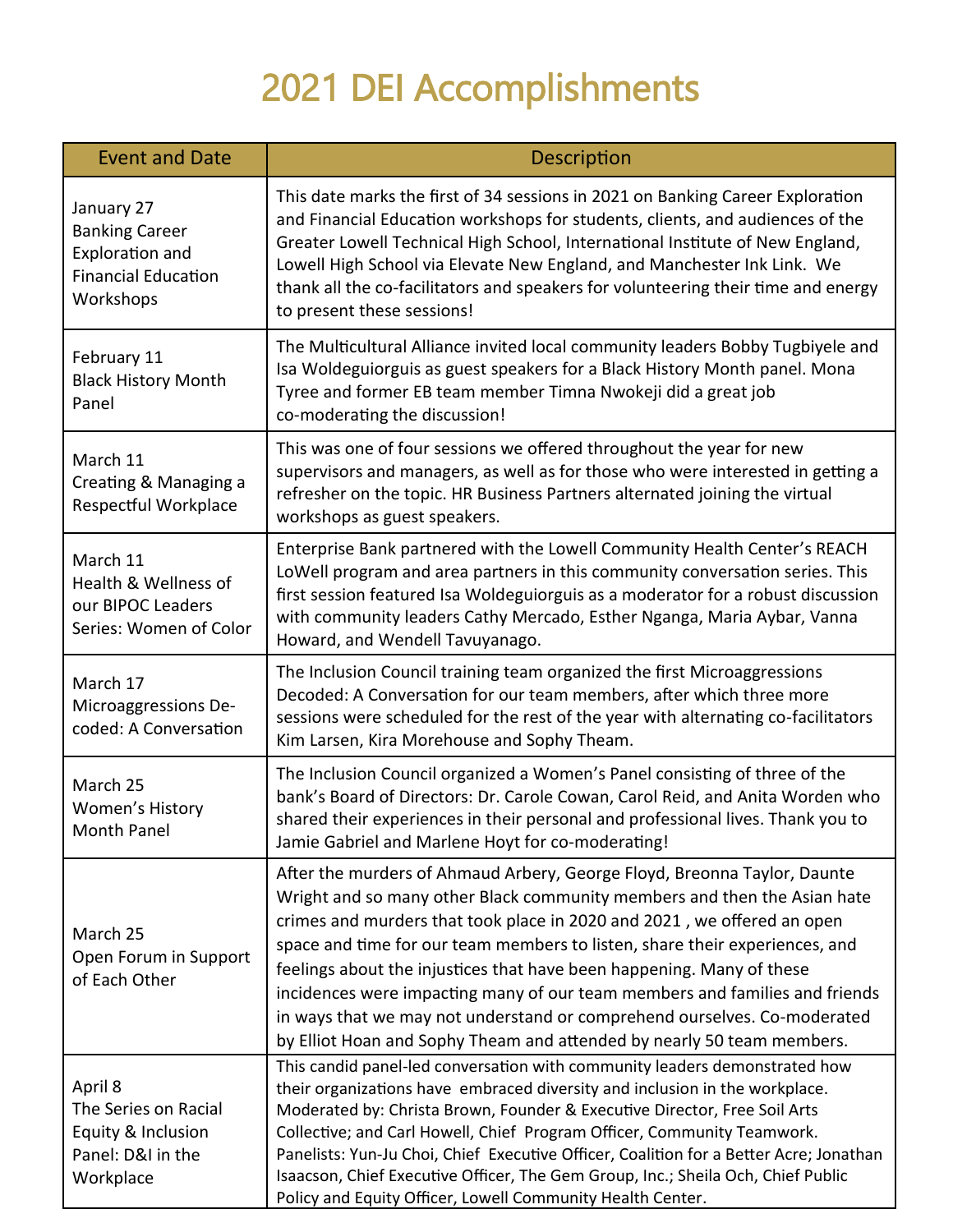## 2021 DEI Accomplishments (cont'd)

| <b>Event and Date</b>                                                                          | <b>Description</b>                                                                                                                                                                                                                                                                                                                                                                                                                                                                                                          |
|------------------------------------------------------------------------------------------------|-----------------------------------------------------------------------------------------------------------------------------------------------------------------------------------------------------------------------------------------------------------------------------------------------------------------------------------------------------------------------------------------------------------------------------------------------------------------------------------------------------------------------------|
| April 14, 15, 16<br>South & Southeast Asian<br>New Year Celebration                            | During the month of April, several South and Southeast Asian countries<br>(Thailand, Laos, Cambodia, Myanmar, Sri Lanka, India, Nepal, Bangladesh,<br>Pakistan, and the Maldives) take three days off for Solar New Year, mostly to<br>celebrate bountiful harvests with friends and neighbors. Enterprise Bank<br>partnered with Lowell Telemedia Center (LTC) to host a three-day virtual<br>community event to celebrate South and Southeast Asian New Year.                                                             |
| April 27 & May 13<br>History UnErased:<br>Session One & Two                                    | Debra Fowler, co-founder of History UnErased shared her personal connection<br>to LGBTQ history from her time serving as a Korean linguist in the US Army in<br>the late 1980s, before the Don't Ask, Don't Tell policy. History UnErased, is the<br>first and only organization entirely dedicated to preparing educators to<br>integrate and/or support LGBTQ-inclusive history and social science<br>curriculum.                                                                                                         |
| May 4 & July 29<br>You, Me & Tai Chi                                                           | This Tai chi and Qigong class is based on a form of healing martial arts known<br>as DahnMuDo, which means "the art of being limitless." It is derived from<br>traditional Korean Qigong and martial arts forms designed to open the flow of<br>energy in your body for physical and mental health. These classes were<br>co-sponsored by the Multicultural Alliance and Wellness Committee and were<br>geared for everyone. Thank you to Eva Perez and Michael Santos for being our<br>main organizers for these sessions. |
| May 18<br>Self-care with Spices                                                                | The Multicultural Alliance and Wellness Committee again partnered up to<br>offer a course where team members and the community can learn about<br>Ayurveda, the oldest healing science and take away healing tips and recipes<br>from Pratibha Shah, BAMS, MD (Ayurveda), MPH. Thanks, Prema Nagathan for<br>connecting us with Pratibha!                                                                                                                                                                                   |
| <b>May 20</b><br><b>Inclusive Business</b><br><b>Network Focus Group</b>                       | In an effort to better serve our BIPOC customers and community leaders and<br>to learn how we all can provide assistance towards their success, a focus<br>group was conducted with an audience referred by our branch network. This<br>idea was planted during one of the Inclusion Council meetings and was well<br>received. Some work is currently in motion based on feedback and input<br>received from this meeting.                                                                                                 |
| May 27<br>Health and Wellness of<br><b>Our BIPOC Leaders Series:</b><br><b>Asian Community</b> | Enterprise Bank again partnered with REACH LoWell and area partners to offer<br>a safe space for Asian community leaders to discuss topics related to: Impact<br>of experiencing lifelong discrimination and racism; Colorism among cultural<br>groups; and the Importance of cultural literacy. There was also time allotted<br>to share strategies on self-care.                                                                                                                                                          |
| May 31<br>Donation Drive for<br><b>Veterans and Families</b>                                   | In honor of Memorial Day, our Veteran's Resource Group coordinated a<br>donation drive with both team members and customers, contributing more<br>than 1,000 toiletry items and Market Basket gift cards for local Veterans and/<br>or their family members.                                                                                                                                                                                                                                                                |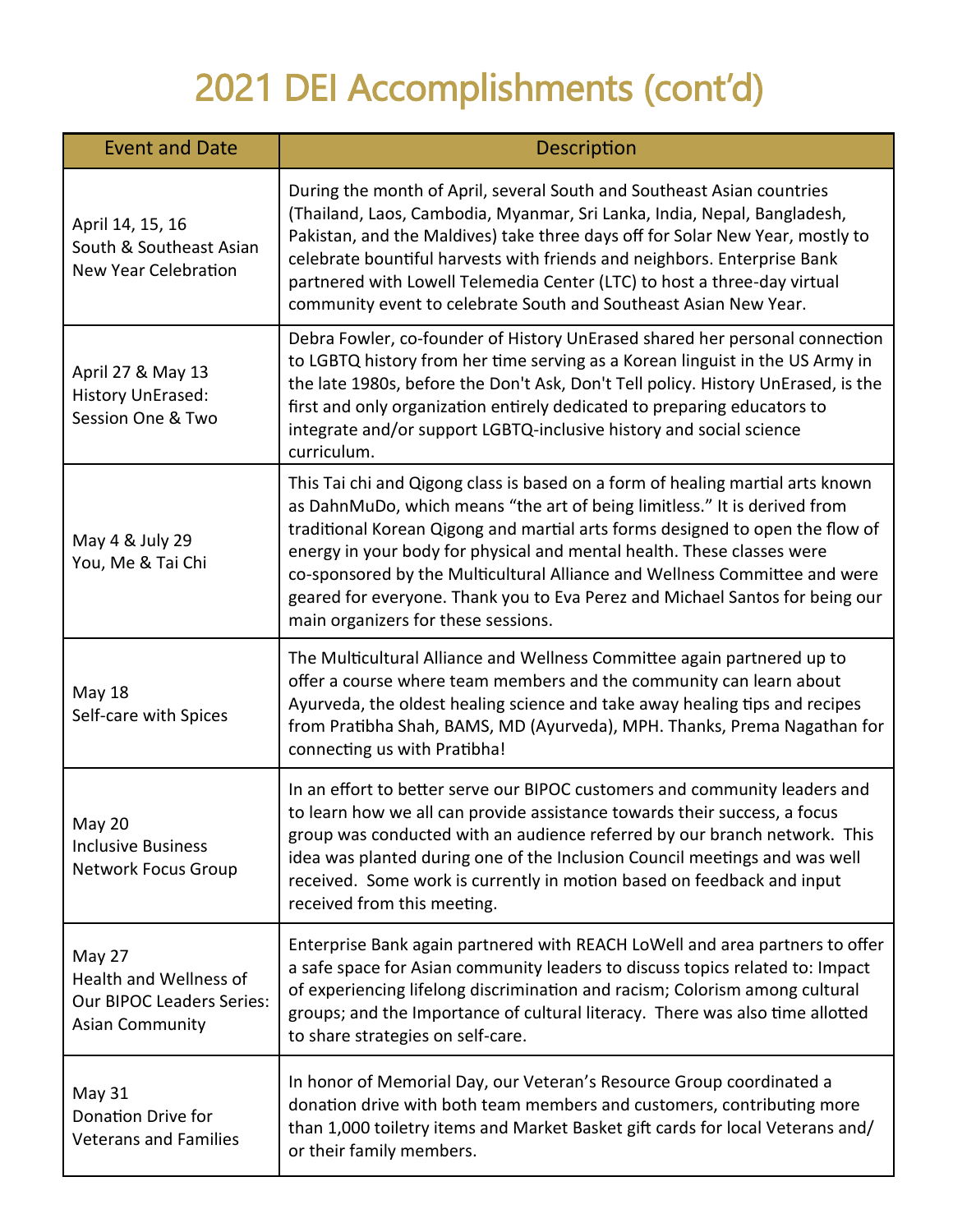# 2021 DEI Accomplishments (cont'd)

| <b>Event and Date</b>                                                                                                                               | Description                                                                                                                                                                                                                                                                                                                                                                                                                                              |  |  |  |  |
|-----------------------------------------------------------------------------------------------------------------------------------------------------|----------------------------------------------------------------------------------------------------------------------------------------------------------------------------------------------------------------------------------------------------------------------------------------------------------------------------------------------------------------------------------------------------------------------------------------------------------|--|--|--|--|
| June 1<br>Lowell Pride Raising Event                                                                                                                | For the first time, Enterprise Bankers volunteered at the Lowell Pride Raising<br>event in front of City Hall. Our team members chatted with<br>community members and handed out EB swag!                                                                                                                                                                                                                                                                |  |  |  |  |
| June 10<br>Microaggressions<br><b>Presentation in SMEP</b>                                                                                          | After some discussions with our Inclusion Council Training Team,<br>Microaggressions was added to the SMEP course offerings for<br>supervisors and managers.                                                                                                                                                                                                                                                                                             |  |  |  |  |
| June 17<br>LGBTQ+ Trivia Night                                                                                                                      | Enterprise Bank organized, with Lowell Telemedia Corporation (LTC), a trivia<br>night based on LGBTQ+ history and facts!                                                                                                                                                                                                                                                                                                                                 |  |  |  |  |
| June 19<br>Juneteenth<br>Independence Day                                                                                                           | Another first for us, the Bank recognized Juneteenth and offered our team<br>members half a day of holiday credit. It set a precedent for future years and in<br>2022, team members will receive a full day off on June 21, in honor of<br>Juneteenth!                                                                                                                                                                                                   |  |  |  |  |
| June 24<br>The Series for Racial Equi-<br>ty & Inclusion: Make<br>Room for Us: Changing<br>the Racial Composition &<br><b>Culture of Your Board</b> | In this 4th installment, Christal Cherry of The Board Pro presented a workshop<br>about the importance of being intentional about diversifying boards, empow-<br>ering leaders of color in nonprofits to move towards race-equity, paying atten-<br>tion to hiring policies that reveal bias, using an equity lens when hiring for<br>leaders, locating sources to recruit diverse members, and recognizing the im-<br>pact of diversity on fundraising. |  |  |  |  |
| June 24<br>Pride C.O.R.P.S.<br>Soft Launch                                                                                                          | Elliot Hoan initiated a new employee resource group (ERG) to provide a safe<br>space and support for team members who are LGBTQ and allies! The event<br>highlighted the purpose of the new ERG and also included a fun element with<br>a game of LGBTQ+ Trivia!                                                                                                                                                                                         |  |  |  |  |
| October 14<br>Health & Wellness of<br><b>BIPOC Leaders: Latinx</b><br>Community                                                                     | Enterprise Bank participated in the planning of this panel, focused on the<br>Latinx Community, featuring speakers from the community: Brenda<br>Rodriguez from Lowell Community Health Center, Timna Nwokeji from Life as<br>a Maven, and Olga Madrid from the Center for Hope and Healing. The panel<br>was moderated by Sheila Och of the Lowell Community Health Center.                                                                             |  |  |  |  |
| October 21: The Series<br>for Racial Equity &<br>Inclusion: Courageous<br>Conversations                                                             | Jermaine Moore of the Mars Hill Group delivered a powerful<br>presentation on how to comfortably discuss DEI and other social and<br>workplace impact topics. Many hesitate to have these conversations out of<br>fear of saying the wrong thing or giving the wrong impression. This session<br>provided strategies to help ensure that these conversations are healthy and<br>productive.                                                              |  |  |  |  |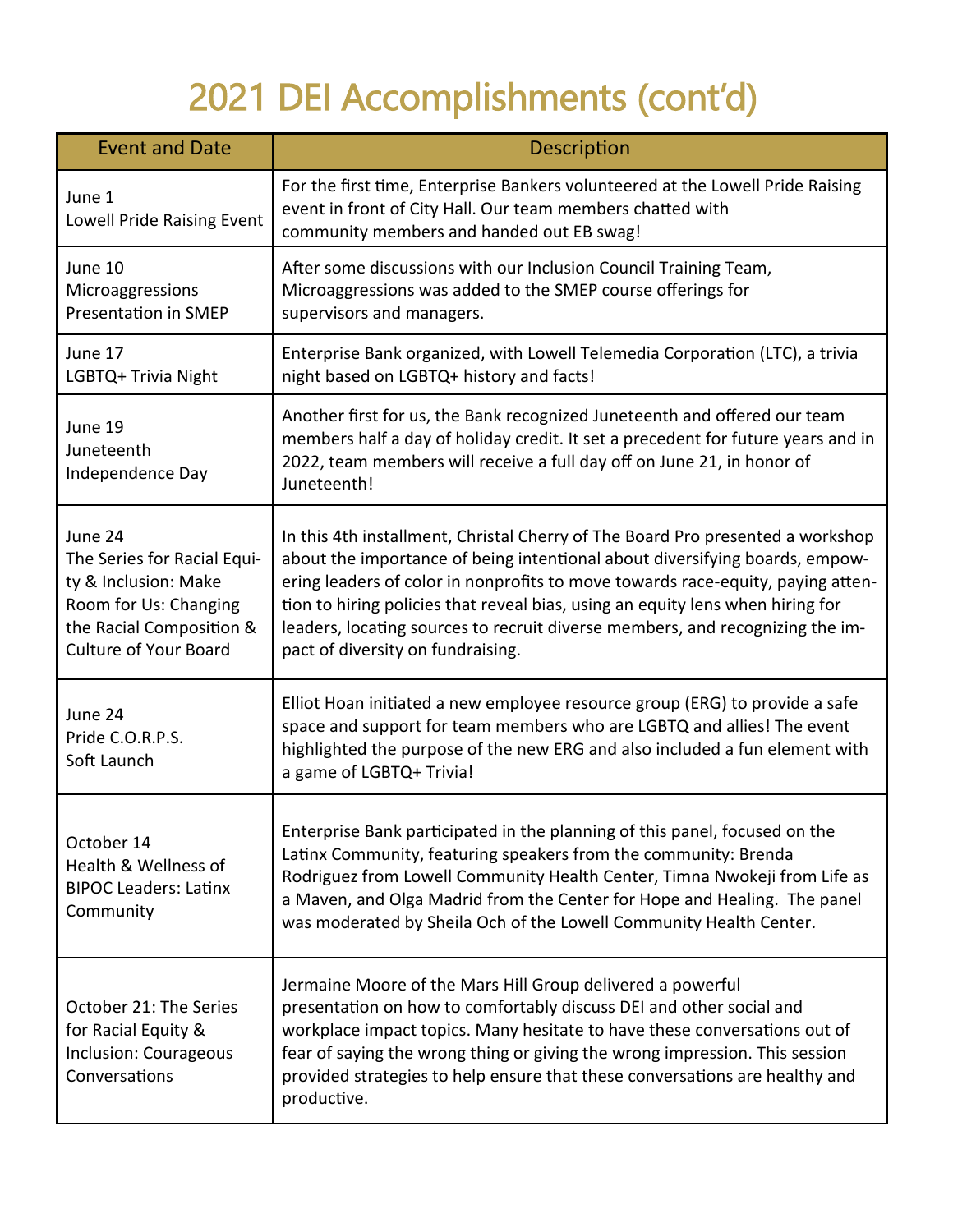## 2021 DEI Accomplishments (cont'd)

| <b>Event and Date</b>                                                    | Description                                                                                                                                                                                                                                                                                                                                                                                                                                                                                                                                                                                                                                      |  |  |  |  |  |
|--------------------------------------------------------------------------|--------------------------------------------------------------------------------------------------------------------------------------------------------------------------------------------------------------------------------------------------------------------------------------------------------------------------------------------------------------------------------------------------------------------------------------------------------------------------------------------------------------------------------------------------------------------------------------------------------------------------------------------------|--|--|--|--|--|
| October 28-December 16<br><b>Basic Conversational Spanish</b><br>Classes | Basic Conversational Spanish classes were offered to enable and assist<br>our team members in building rapport and strengthening relationships<br>with their Spanish speaking customers and friends. Organizers: Liz Cruz,<br>Elliot Hoan, Jasmine Pandit, Eva Perez, Alka Sen, and Sophy Theam.<br>Many thanks to our internal presenters: Jennifer De Los Santos, Oscar<br>Mora, Mariely Cabral-Fernandez, and Francis Gonzalez for volunteering<br>their time to prep and conduct the sessions! We also invited volunteers<br>from the Latinx Community Center for Empowerment to facilitate two of<br>the classes, which were well received! |  |  |  |  |  |
| November 9                                                               | Kerri Garbis of Ovation, Inc. moderated a discussion (Q&A style) with her<br>colleagues on how managers can have inclusive conversations, bringing<br>up examples of uncomfortable conversations that could come up in the<br>workplace due to one's identity.                                                                                                                                                                                                                                                                                                                                                                                   |  |  |  |  |  |
| November 29                                                              | A few members of our Veterans Resource Group went shopping at<br>Rogers Pool and Toy Store in Lowell for the Bank's Toys for Tots cam-<br>paign organized by Sarah Hartshorn and Angela Marin!                                                                                                                                                                                                                                                                                                                                                                                                                                                   |  |  |  |  |  |
| December 7 & 8                                                           | The Bank's Celebrating Our Teams and Multicultural Alliance joined<br>hands to coordinate a Multicultural Trivia Bingo game and approximately<br>50 of our team members were able to participate, learn something new,<br>and have fun! Many thanks to the planning team to make this happen:<br>Allison Sullivan, Destiny Forte, Christine Forte, Eva Perez, Jasmine Pandit,<br>Mark Watson, Maryann Cash, Prema Nagathan, and Sophy Theam.                                                                                                                                                                                                     |  |  |  |  |  |
| Throughout the Year:<br><b>Inclusion Council e-Zine</b>                  | Our Inclusion Council e-Zine was published five times, highlighting<br>notable figures, events, and celebrations related to diversity, equity and<br>inclusion throughout the year.<br>January to February 2021<br>March to April 2021<br>May to June 2021<br>July to September 2021<br>October to December 2021                                                                                                                                                                                                                                                                                                                                 |  |  |  |  |  |

We tried our best to compile a comprehensive year in review of our DEI events and activities and sincerely apologize if we may have missed listing some happenings!

*We appreciate our team members who have been volunteering to make all the events and activities throughout the year possible! This includes our Inclusion Council, Employee Resource Groups and other team members passionate about our DEI movement! THANK YOU!!!*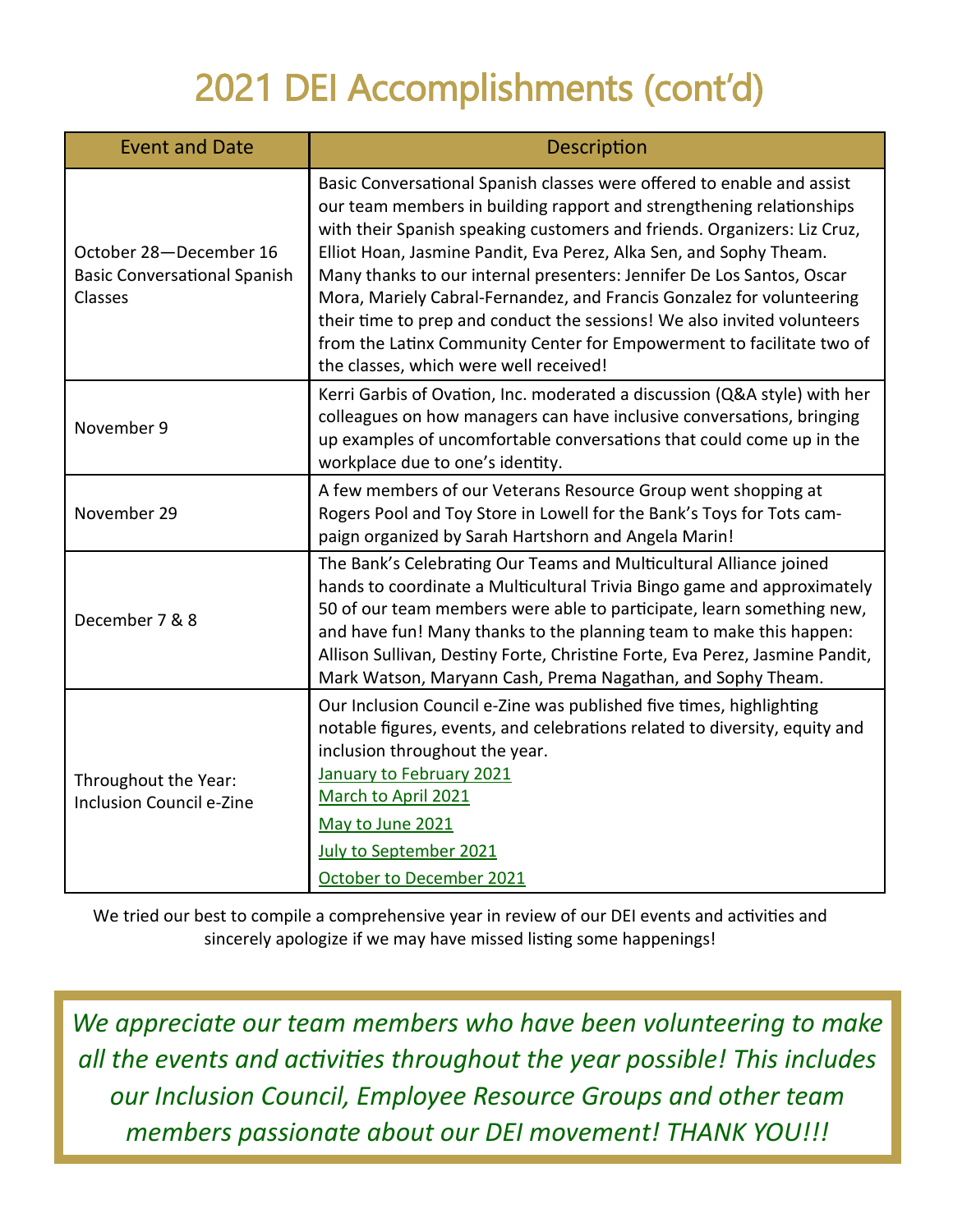

**Inclusion Council**<br>Influence, Impact, Positive Change

- **Sam Bigelow**
- **Laurie Bozek**
- **Alison Burns**
- **Jack Clancy**
- **Stephen Cochrane**
- **Matt Coggins**
- **Tammy Dohner**
- **George Duncan**
- **Laura Feeney**
- **Jamie Gabriel**
- **Mike Gallagher**
- **Elliot Hoan**
- **Marlene Hoyt**
- **Charlene Jancsy**
- **Edie Joyce**
- **Kim Larsen**
- **Kira Morehouse**
- **Prema Nagathan**
- **Kate O'Neil**
- **Jasmine Pandit**
- **Eva Perez**
- **Lori Piper**
- **Roselyn Scales**
- **Allison Sullivan**
- **Sophy Theam**
- **Mona Tyree**

*Thank you for being the cornerstone of our DEI efforts! Your contributions, ideas, hard work and participation provide the strong foundation for Enterprise Bank's* 

*ongoing commitment to diversity, equity and inclusion.*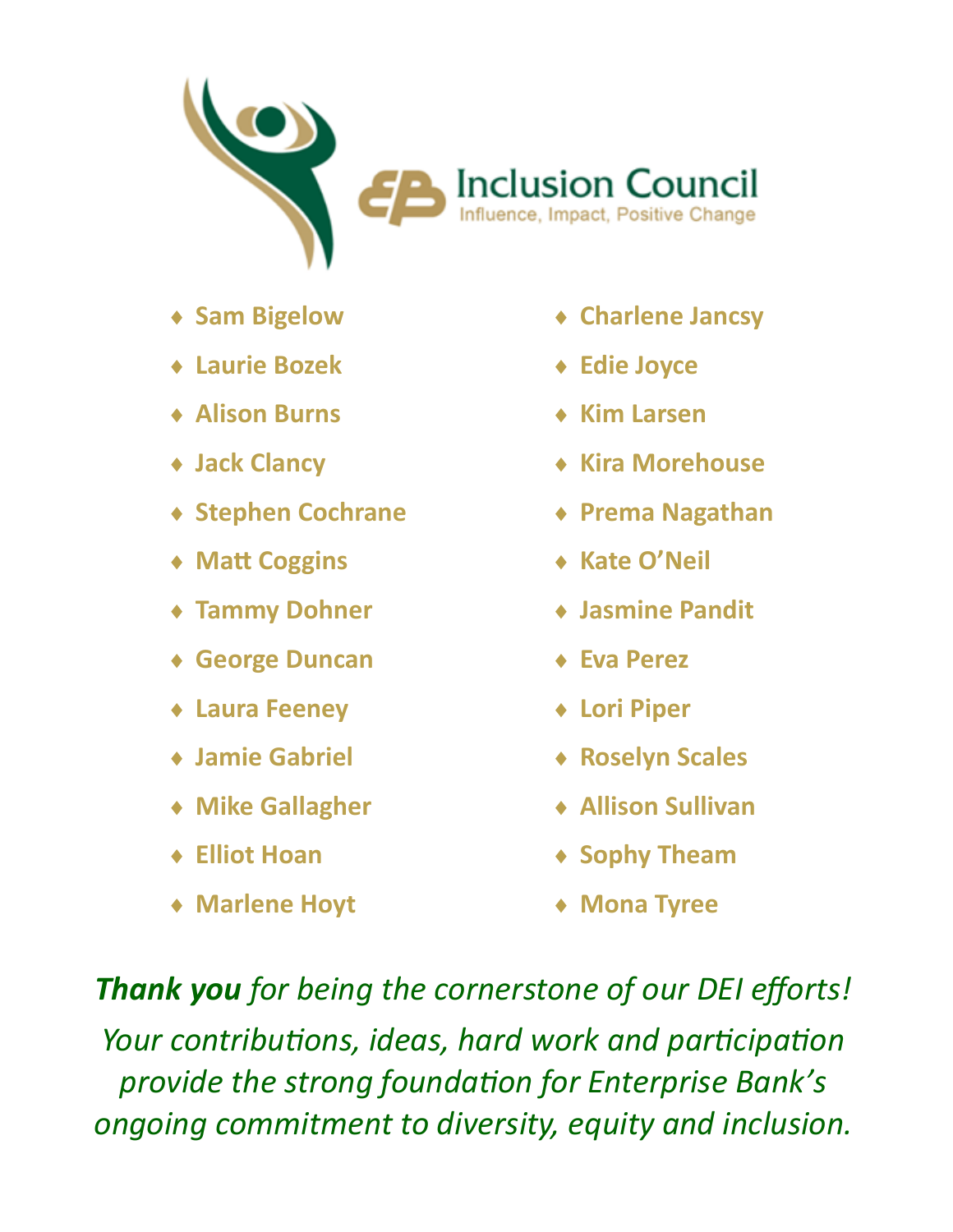#### Employee Resource Groups

We would be remiss if we did not acknowledge our Employee Resource Groups! Please contact the ERG Leadership Team to get involved!

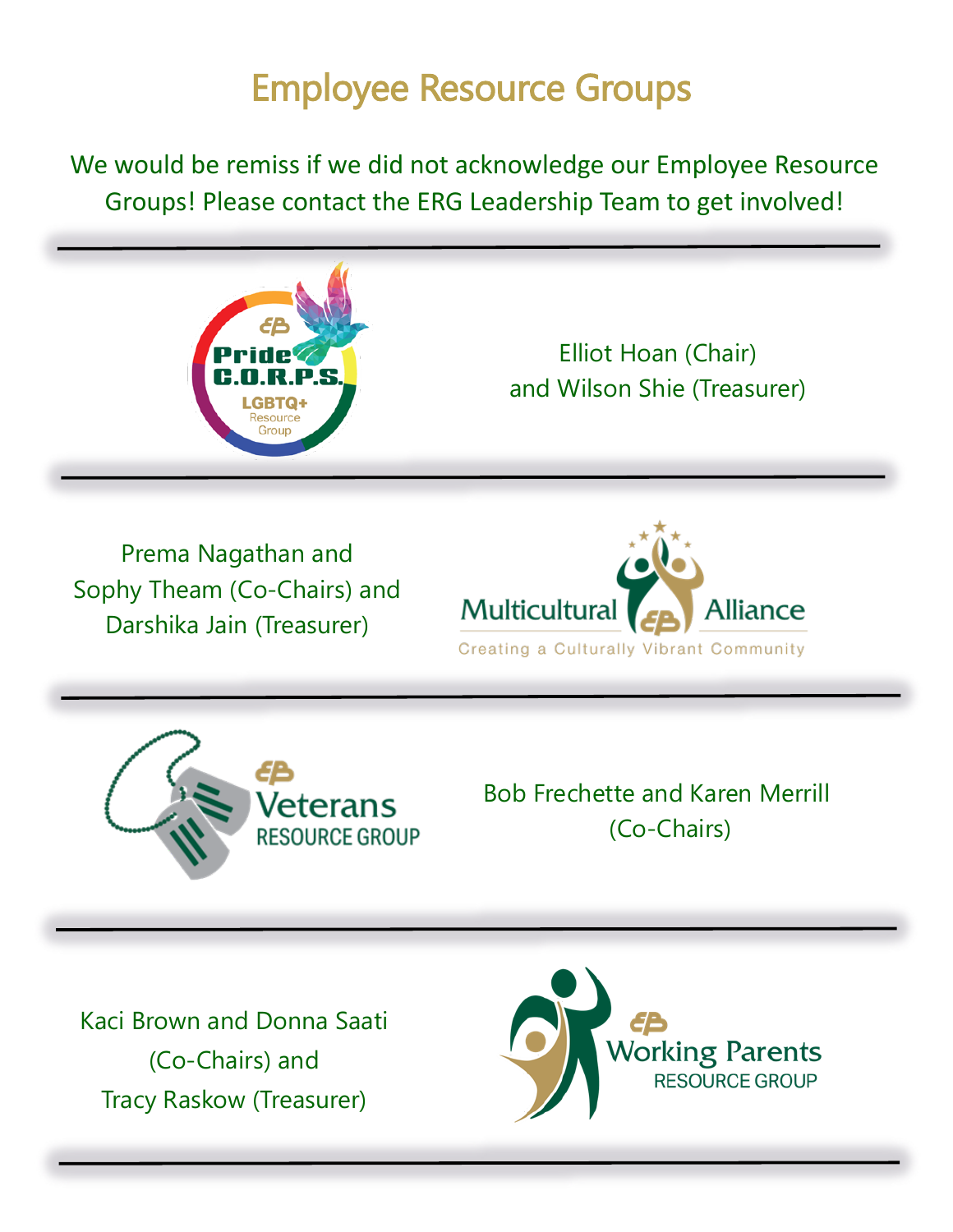#### Enterprise Bank Workforce Diversity

In an effort to be more transparent about our workforce and board diversity, the Inclusion Council has been discussing which metrics we should be sharing on a more broader scale. In addition to sharing the numbers at our Enterprise Bank Annual Shareholder meetings, we'd like to include our three-year diversity metrics through this annual DEI report; we plan to share it externally as well. Over the years, we have expanded our team member demographic data to be more inclusive and we foresee that more categories will be added on in the future. These metrics will guide us to do better in the area of attraction, recruiting, hiring, team member development, and engagement and retention.

| As of | <b>Not</b> | Two or | <b>Native</b>   | <b>Black or</b> | <b>Hispanic</b> | Asian  | <b>BIPOC</b> | White   | <b>Veterans</b> | <b>Disability</b> | Women   |
|-------|------------|--------|-----------------|-----------------|-----------------|--------|--------------|---------|-----------------|-------------------|---------|
| 12/31 | Specified  | more   | Hawaiian        | African         | or Latinol      |        |              |         |                 |                   |         |
|       |            | Races  | or other        | American        |                 |        |              |         |                 |                   |         |
|       |            |        | Pacific         |                 |                 |        |              |         |                 |                   |         |
|       |            |        | <b>Islander</b> |                 |                 |        |              |         |                 |                   |         |
|       | 5/559      | 9/559  | 2/559           | 2/559           | 45/559          | 57/559 | 114/559      | 440/559 | 11/559          | 22/559            | 382/559 |
| 2021  | 0.89%      | 1.61%  | 0.36%           | 0.36%           | 8.05%           | 10.20% | 20.39%       | 78.71%  | 1.97%           | 3.94%             | 68.34%  |
|       | 4/541      | 9/541  | 1/541           | 5/541           | 40/541          | 54/541 | 109/541      | 428/541 | 11/541          | 18/541            | 384/541 |
| 2020  | 0.74%      | 1.66%  | 0.37%           | 0.92%           | 7.39%           | 9.98%  | 20.15%       | 79.11%  | 2.03%           | 3.33%             | 70.98%  |
|       | 2/553      | 10/553 | 1/553           | 6/553           | 42/553          | 58/553 | 116/553      | 434/553 | 11/553          | 18/553            | 396/553 |
| 2019  | 0.36%      | 1.81%  | 0.18%           | 1.08%           | 7.59%           | 10.49% | 21.16%       | 78.48%  | 1.99%           | 3.25%             | 71.61%  |



These numbers were derived from our annual year-end workforce snapshots. BIPOC stands for Black, Indigenous, People of Color.